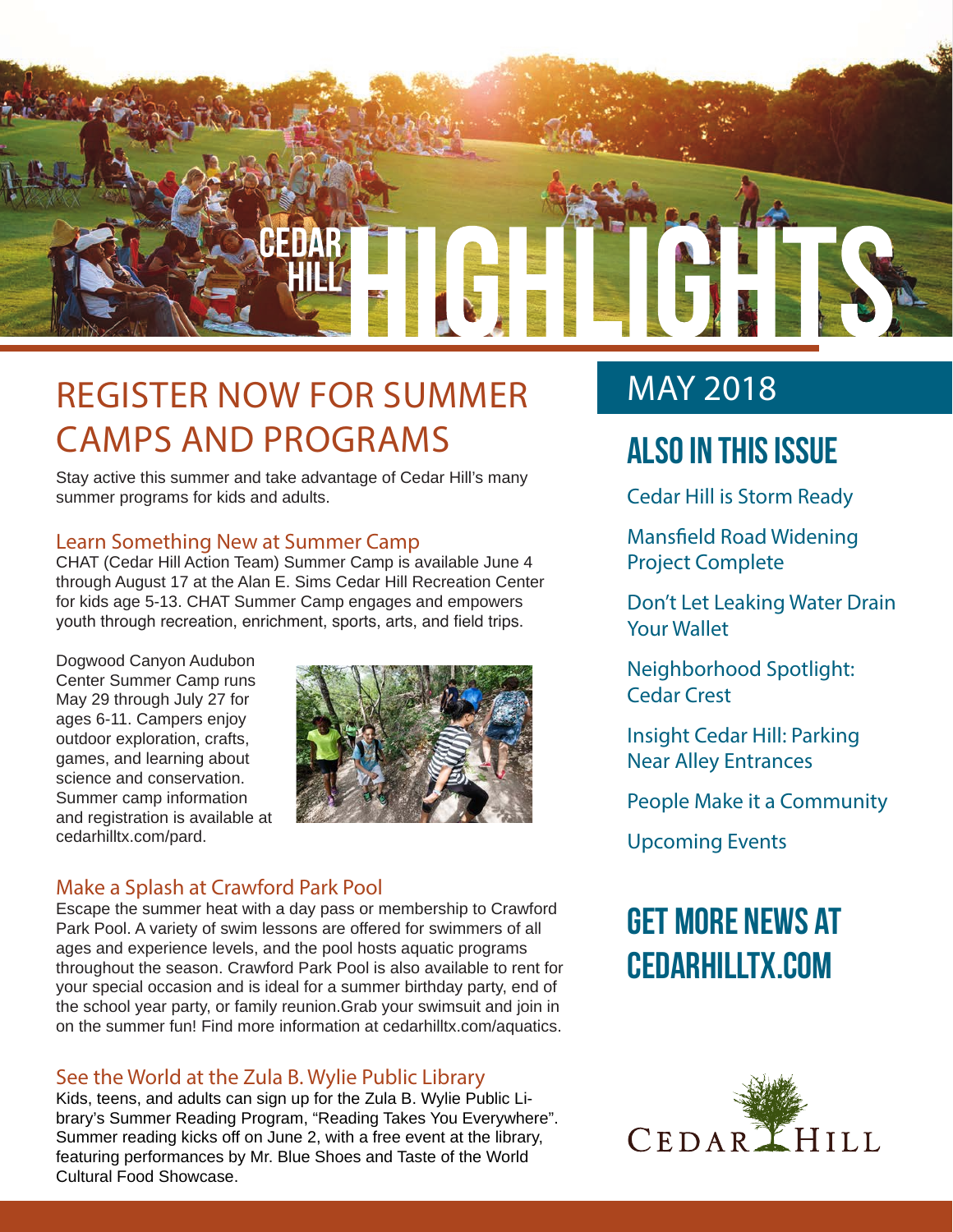# PEOPLE **MAKE IT A COMMUNITY**



Members of the Law Enforcement Advisory Development (L.E.A.D.) Council make a presentation to the city council on their activities for the year.



Robin Burney, of the Cedar Hill Ninth Grade Center, is recognized by Mayor Pro Tem Stephen Mason as S.T.A.R. Student Award Winner for April 2018.



Members of the Cedar Hill Fire Department Explorer Post #1941 receive the 2017 Journey to Excellence Explorer Award from the Boy Scouts of America Circle Ten Council.

# CEDAR HILL IS 'STORM READY'

Spring weather can be unpredictable, and severe weather can occur at any time. Cedar Hill is designated a StormReady Community by the National Weather Service, which recognizes the City's proactive approach to hazardous weather through advanced planning, education, and awareness. Cedar Hill residents can do their part to prepare for severe weather by making a plan, maintaining a supply kit, and signing up for emergency alerts.

## Be Prepared for Severe Weather Events

- **Sign up for emergency alerts** Visit cedarhilltx.com/beprepared to sign up for emergency notifications. You can also opt in to community messages and weather alerts issued by the National Weather Service. The City's alert system, CivicReady is a geographically-based system and uses street addresses to send notices to users in specific areas. It's important that you provide your current address to receive the proper notices.
- **• Make a plan**  A little preparation takes only a few minutes and can protect your life and the lives of those around you. Put together a family emergency plan that addresses key needs in an emergency, including a shelter plan, an evacuation route, and a communication plan for your household. Tailor your plan to fit your specific needs, such as care of children, pets, or those with medical or dietary needs. Go to ready.gov/make-a-plan to create a plan and practice with your family.
- **• Build a supply kit** Pack supplies in a duffel bag, suitcase or storage container and keep it a place that is easy to access. Remember to check and update your kit every year-test batteries, check expiration dates, and update important documents. Visit knowhat2do.com for a checklist to help assemble your kit.

# MANSFIELD ROAD WIDENING PROJECT COMPLETE

The widening of Mansfield Road, from an existing 2-lane to a 4-lane divided roadway, is complete. The project, built in partnership with Dallas County, includes new paving, drainage, landscaping, street

lighting, and dedicated bike lanes. As part of the City's Parks, Recreation, Trails & Open Space Master Plan, a new 12-foot hike and bike trail was constructed along one side of the roadway. The completion of the project improves safety and provides better connectivity to the region.

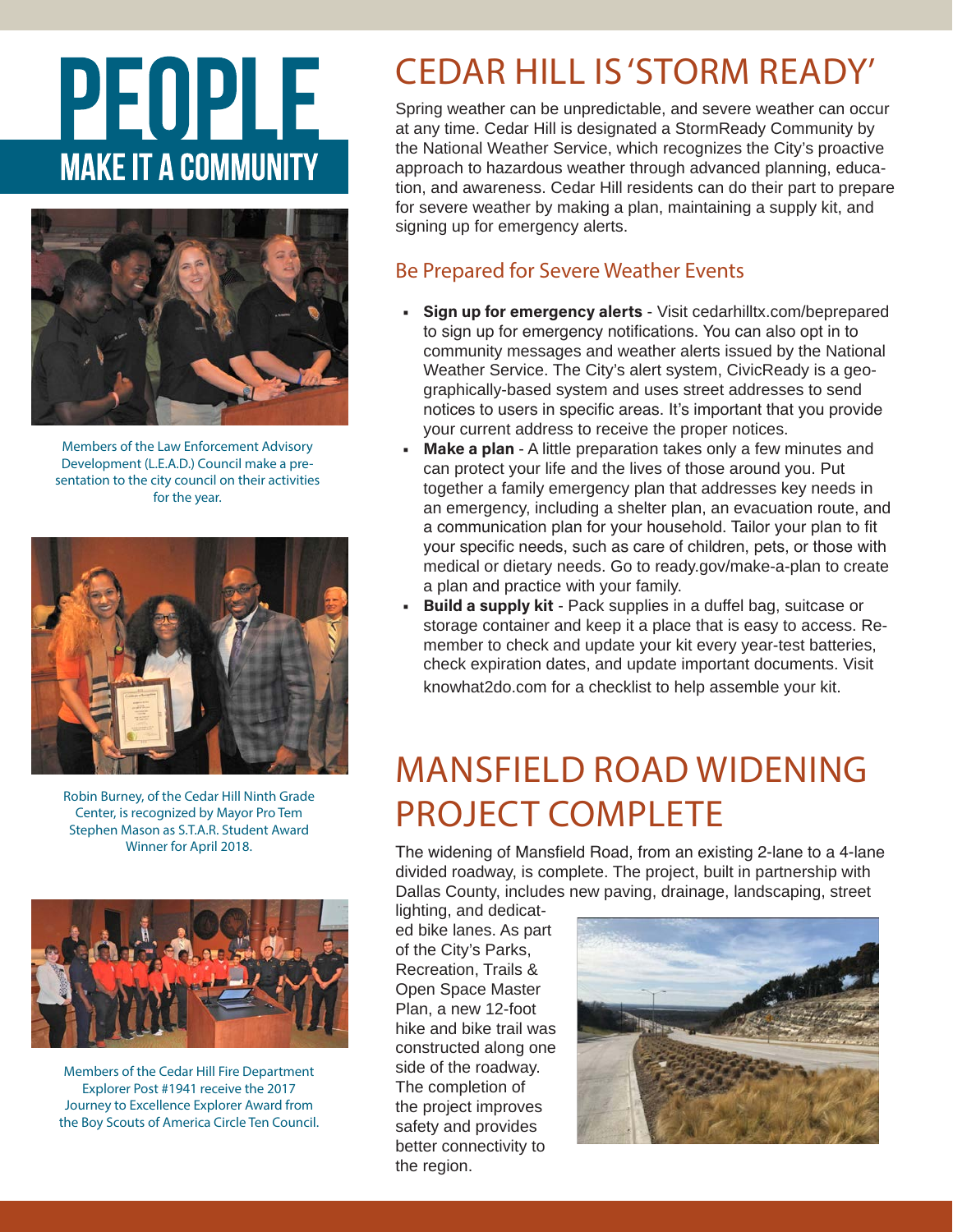# DON'T LET LEAKING WATER DRAIN YOUR WALLET

The typical home in Cedar Hill uses 250 gallons of water per day without a sprinkler system or swimming pool; approximately 7,500 gallons per month for a typical residence. A surprising amount of water can leak away and raise your water bill if leaks aren't detected and repaired quickly.

The Environmental Protection Agency estimates that 10% of US residences have leaks that waste 90 or more gallons per day, or 2,700 gallons per month. A simple dripping faucet can waste 350 gallons per month. It is possible to leak several hundred gallons per day without any visible sign.



Residents can detect leaks on their own through their water meter. The water meter measures water use through a spinning impeller. When water flows from the service line to the residence, the impeller



spins and advances numbers on the face of the meter register. If water is not moving through the meter, the impellor will not spin and the numbers will not change. The red pointer on the meter dial is a more visible indicator of water flow. One easy way to detect a leak at home is to shut off all water in the home and look at the red dial pointer. If the pointer is moving, even slowly, water is flowing through the meter and a leak is likely.

Cedar Hill customers can also use Fathom's U2You website or smartphone app to detect leaks: cedarhill.u2you.gwfathom.com. Customers can monitor their consumption in near real time and set email or text alerts to avoid surprises at bill time. For more information, call Utility Services at (469) 272-2931, select 7 and then 0 to speak to a representative.

# CALENDAR OF UPCOMING EVENTS

## City Council Meetings

May 8 & 22; Jun 12 & 26 at 7 p.m. Cedar Hill Government Center 285 Uptown Blvd. View agendas at cedarhilltx.com/archive

## Memorial Day: Cedar Hill

Government Offices Closed The Alan E. Sims Recreation Center, Tri-City Animal Shelter, and Zula B. Wylie Pub-

lic Library will also be closed on May 28.

## Kids Fish Tournament

Jun 2 from 8 a.m. to noon Valley Ridge Park Pond 2850 Parkridge Dr. Get details at cedarhilltx.com/pard

### Summer Reading Kickoff

Jun 2 from 2 to 4 p.m. Zula B. Wylie Public Library 225 Cedar St. Visit cedarhilllibrary.org for event details

## Environmental Collection Day

Jun 9 from 9 a.m. to noon. Cedar Hill High School Parking Lot Entrance at US-67 & Cooper St. Register at cedarhilltx.com/ecd

### Music in the Park

Fridays, June 8-29 from 8 to 10 p.m. Valley Ridge Park Amphitheater 2850 Parkridge Dr. Get details at cedarhilltx.com/pard

## Best Southwest Juneteenth

### **Celebration**

Jun 16 from 5 to 9 p.m. Armstrong Park 100 James Collins Blvd. Duncanville, TX 75104 Get details at cedarhilltx.com/calendar

**View the full calendar at cedarhilltx.com, or subscribe to 'This Week in Cedar Hill' at cedarhilltx.com/twich.**